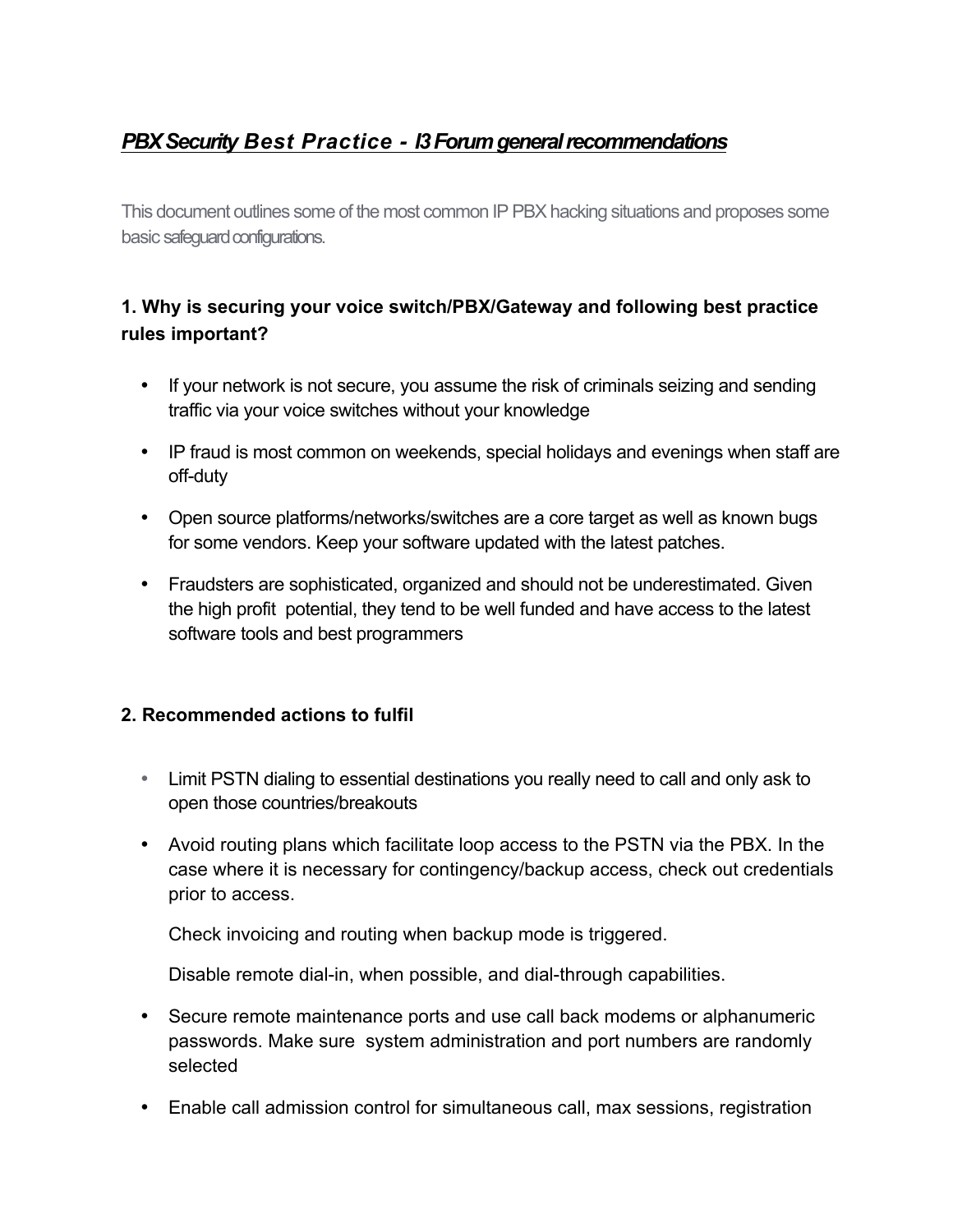policies, authentication for registers and authentication calls (INVITES).

• Use IPSec, TLS, & SRTP for encryption when connecting through Internet

If downloading templates for a Centrex device is needed make sure the downloading profile is secured with https, SCP, or other secured protocol as all the users and passwords are contained in that file

For web portals access over Internet, encrypt communications with a challenge/response authentication and a strong cypher algorithm

Resolve DNS FQDNs with the least amount of information about your network as possible.

- Disable ports not in used. Allow only trusted VOIP IPs to send traffic to you.
- Apply patches and upgrades on a regular basis. Check regularly with your supplier for any security advisory requiring patching.
- Use some mechanism to check long term call duration and audit them based on logs
- Be aware of signs of PBX fraud such as:
	- Repeated calls of short duration
	- High numbers of incoming hung up calls

- Unexpected increases of incoming calls where the caller hangs up when answered

- Sudden increase of Toll Free usage or high cost destinations
- Changing in afterhours calling patterns
- Enable dynamic dialing rules if possible, so time of day routing and routing destination policies and barring at certain times (weekends, nights, in general, out of your traffic regular patterns)
- Secure the edge with an SBC to protect your infrastructure
- Limit access and call processing to known and trusted IP addresses
- Change default password for all your servers- especially for accounts with admin privileges
- Don´t allow to use default short codes or FACs configured in the server to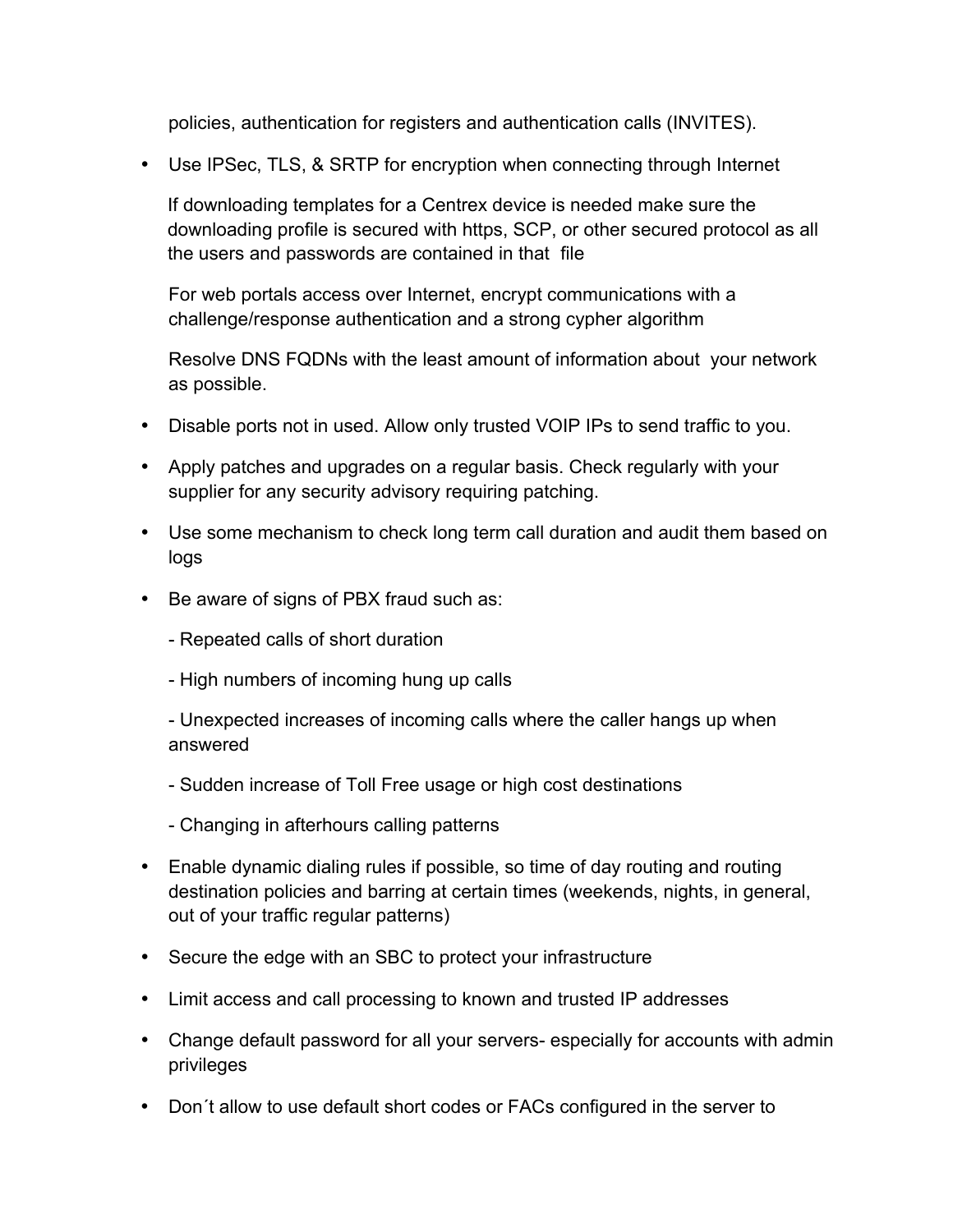change call forwards, call transfers, etc.

• Use strong password policy with a combination or capital and lowercase letters, numbers and symbols

Do not use predictable PIN numbers, such as your extension number or public number or last digits, predictable passwords with sequential or incremental numbers, like 1234 or 1111

- Set up a password expiration policy
- Establish account lockup policies to combat brute-force and dictionary-based attack

All these rules should be applied to all the web server management account, as well as voice access/PBX and voice mail server

Establish proper and secure notification policies for lockup accounts

- Block all lower TCP ports (lower than 1024) to public IPs
- If ports must be accessible by Internet change the default port number using a customized one
- Block ICMP responses for critical devices
- Understand the device you are running, as some of them may allow endpoint registration only with extension and no authentication challenge, like username/ password. MAC based challenge is not recommended as it´s a weak challenge.
- Block administration access from public IP for VOIP devices
- If public access is required, implement strong passwords and only allow trusted IP access.
- Ensure these polices are also applied to voice mail portal
- Require carrier authentication for every conference call and PINS of at least a 6 digits long code, change on a regular basis
- Scan and audit your network from an IP public address, on a regular basis, to check open ports or possible security breaches

Test your security measurements and log information by trying to access your own network from an IP public address.